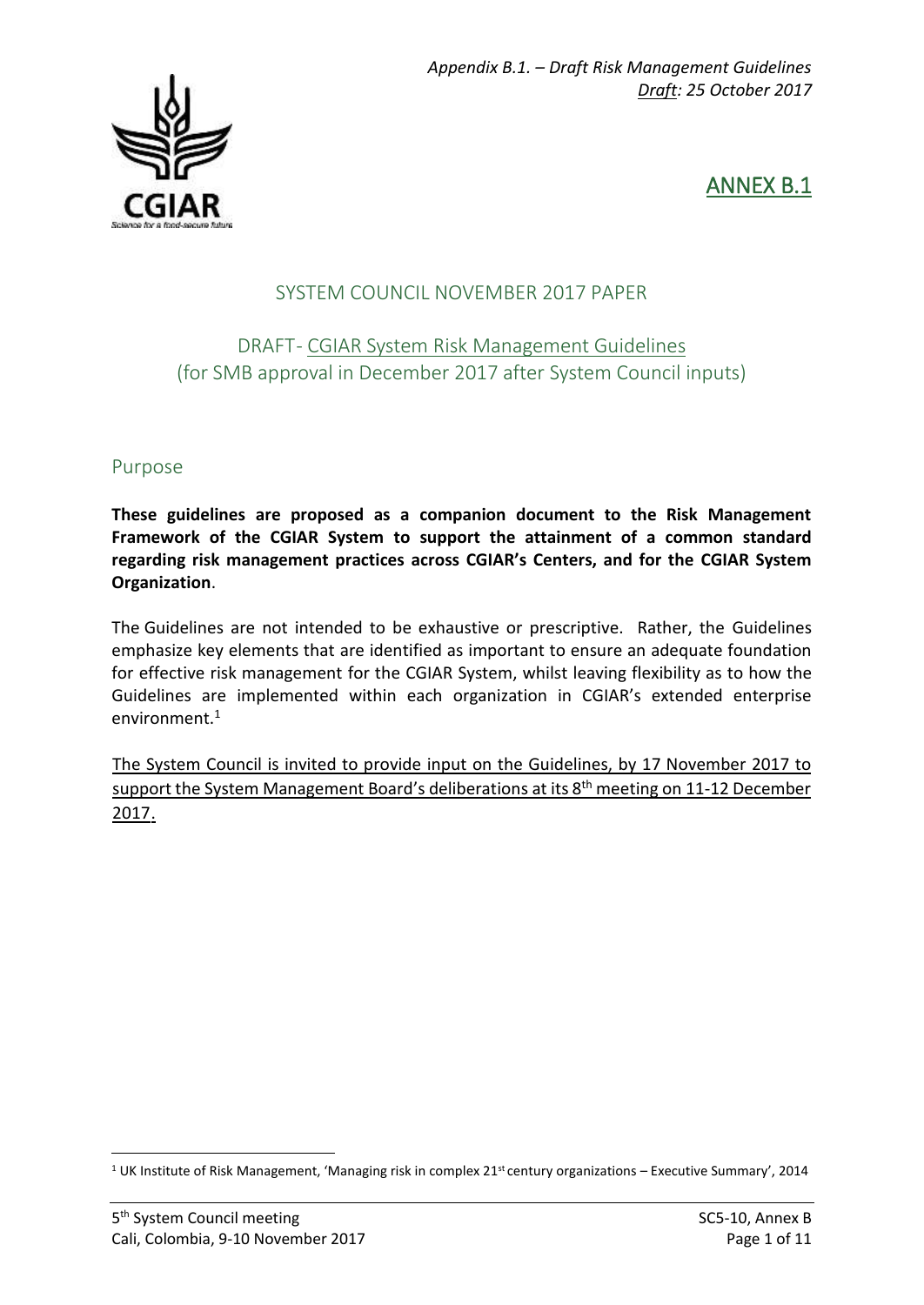*Appendix B.1. – Draft Risk Management Guidelines Draft for input: 25 October 2017*



# Risk Management Guidelines of the CGIAR System

(Draft for inputs, 25 October 2017)

Approved by the System Management Board [Date]

5<sup>th</sup> System Council meeting SC5-10, Annex B.1 Cali, Colombia, 9-10 November 2017 **Page 2 of 11**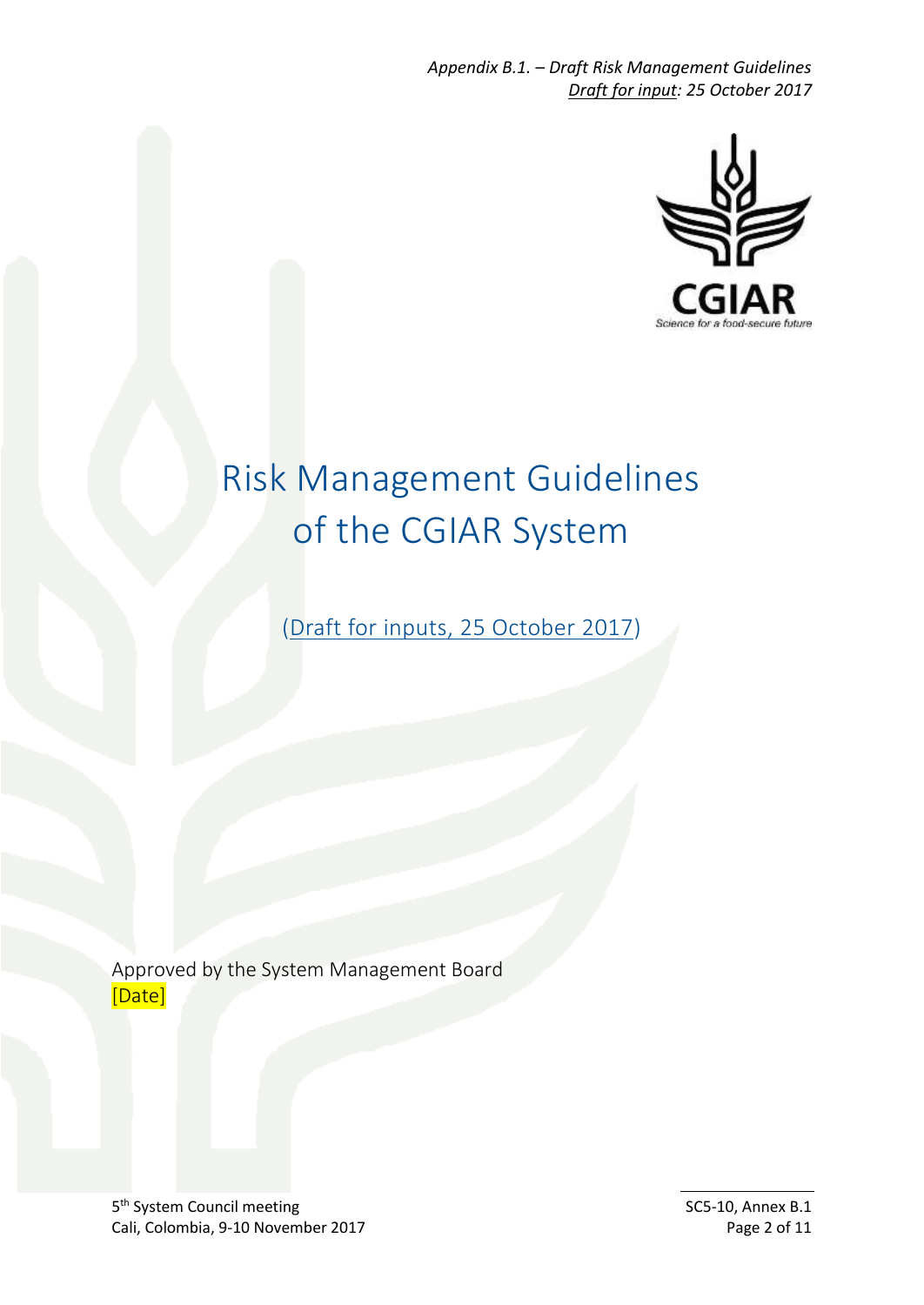#### A. Context

- 1. The System Council and System Management Board have certain oversight responsibilities for risk management<sup>2</sup> and assurance for the CGIAR System under the System's governing instruments.<sup>3</sup>
- 2. To support the System's adoption of the principle of subsidiarity within the Risk Management Framework of the CGIAR System, these Guidelines set out those elements that are identified as minimum standards to provide reasonable assurance that the risk management practices of CGIAR's Centers<sup>4</sup> and the CGIAR System Organization ('System Organization') are sufficient to ensure that System risks are being effectively monitored, and there is appropriate within-System communication and consultation on opportunities and risks.
- 3. Internationally, there is growing support towards combined assurance being a preferred means of ensuring that a coordinated approach is applied in receiving reasonable assurance on whether key risks are being managed appropriately.
- 4. In recognition of the international nature of CGIAR's operations, 'combined assurance' is a preferred model for risk management across the System. CGIAR System entities are strongly encouraged to move towards this model over forthcoming years.
- B. Minimum standards for effective risk management practices
- 5. To provide for a solid foundation for effective risk management across the System, the System Organization and each Center must have in place, and be actively utilizing, a risk management policy<sup>5</sup> which seeks to promote a culture of risk management and create a shared understanding of, and promote a consistent approach to, risk and risk management. It is the responsibility of management to deliver effective risk management and the respective Boards to ensure effective oversight.<sup>6</sup>
- 6. The contents of each risk management policy should be grounded in risk management best practice and aligned to the extent relevant with the approved Risk Management Framework of the CGIAR System.
- 7. Following risk management best practice, each risk management policy should cover as a minimum the following concepts:

1

<sup>&</sup>lt;sup>2</sup> Common risk terminology is set out in Appendix A of these Guidelines.

<sup>3</sup> Relevant provisions of the CGIAR System Framework and the Charter of the CGIAR System Organization are set out in Appendix B to these Guidelines.

<sup>4</sup> In these Guidelines, unless otherwise stated, a reference to a CGIAR Center includes any non-CGIAR Center that serves as a "Lead Center" for a CGIAR Research Program or Platform.

<sup>5</sup> Nomenclature naturally differs across the System, and so the risk management arrangements may be called a policy, framework or other.

<sup>&</sup>lt;sup>6</sup> Approval of these Guidelines repeals with immediate effect the former 'CGIAR Consortium Financial Governance Framework' approved in June 2013, and amended in March 2015 by the Consortium Board.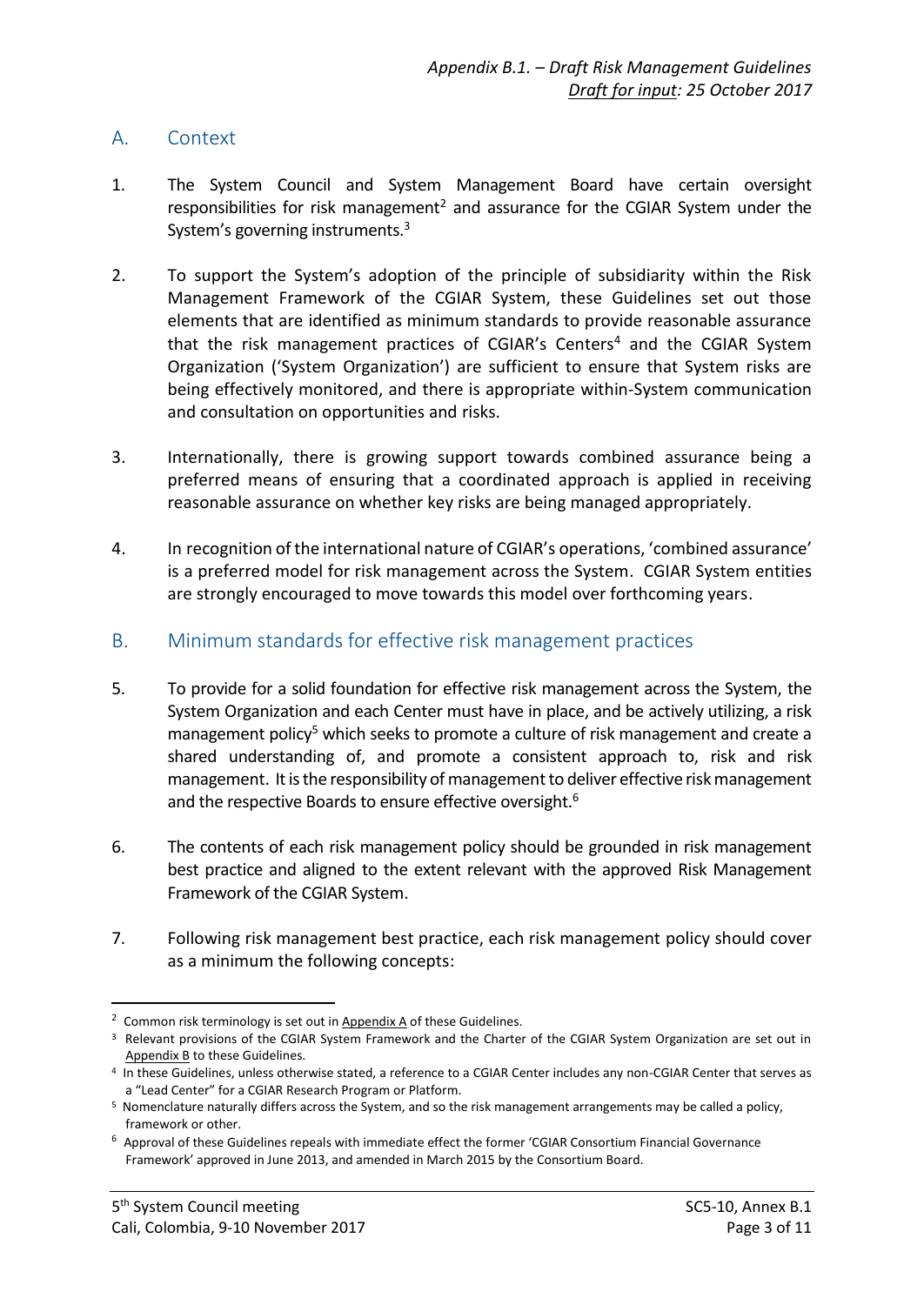- a. Risk management principles, processes and reporting;
- b. Categories of risk;
- c. Risk register that considers likelihood and consequences of potential events;
- d. Roles and responsibilities;
- e. Risk appetite statement; and
- f. Communication and escalation principles.
- 8. The System Organization and each Center are also responsible for ensuring that relevant and cost-effective controls are in place, and that appropriate internal arrangements are in place for management to provide assurance to their respective Board that:
	- a. There is an up to date list of the key risks and opportunities;
	- b. There is an appropriate action plan to manage the risks that considers likelihood and severity, and the agreed appetite for risk;
	- c. Actions are being followed up on a timely basis relevant to priority; and
	- d. There has been full disclosure on a matter that is a System risk.
- 9. Building on the *CGIAR Financial Guidelines Series, No.3 - Auditing Guidelines* regarding membership of Audit Committees<sup>7</sup> and international best practices, the System Management Board and each of the Center Boards are responsible for ensuring that within their respective committee structures, at least one of the Board's Committees has responsibility to support the Board in the discharge of its role regarding effective risk management, and that there is adequate financial, audit and risk management literacy held by the members of the Committee(s) designated to provide that support. Board member transition planning should be undertaken in a way to ensure that minimum financial, audit and risk management competency is always maintained.
- 10. Respectively, the Directors General of each Center and the Executive Director of the System Organization are required to ensure compliance with their organization's risk management policy. The Director General/Executive Director as applicable will provide attestation of compliance through an annual letter of assurance submitted to the CGIAR System Organization in a format approved by the System Management Board considering periodic advice from the Assurance Oversight Committee of the System Council.
- C. Review of System-wide opportunity and risk indicators
- 11. Based on consultations with Centers, the System Management Board will perform an annual review of the CGIAR System's operational and risk indicators as set out in the CGIAR System risk register. This may result in revisiting the nature and level of priority of risks relevant to the CGIAR System. The System Council, thought its Assurance Oversight Committee, will be apprised of the outcome of this interactive process.

1

<sup>7</sup> Refer Article 1.3 in the Financial Guidelines Series, No.3: <https://cgspace.cgiar.org/bitstream/handle/10947/4483/FG%203%20-%20Auditing.pdf?sequence=1>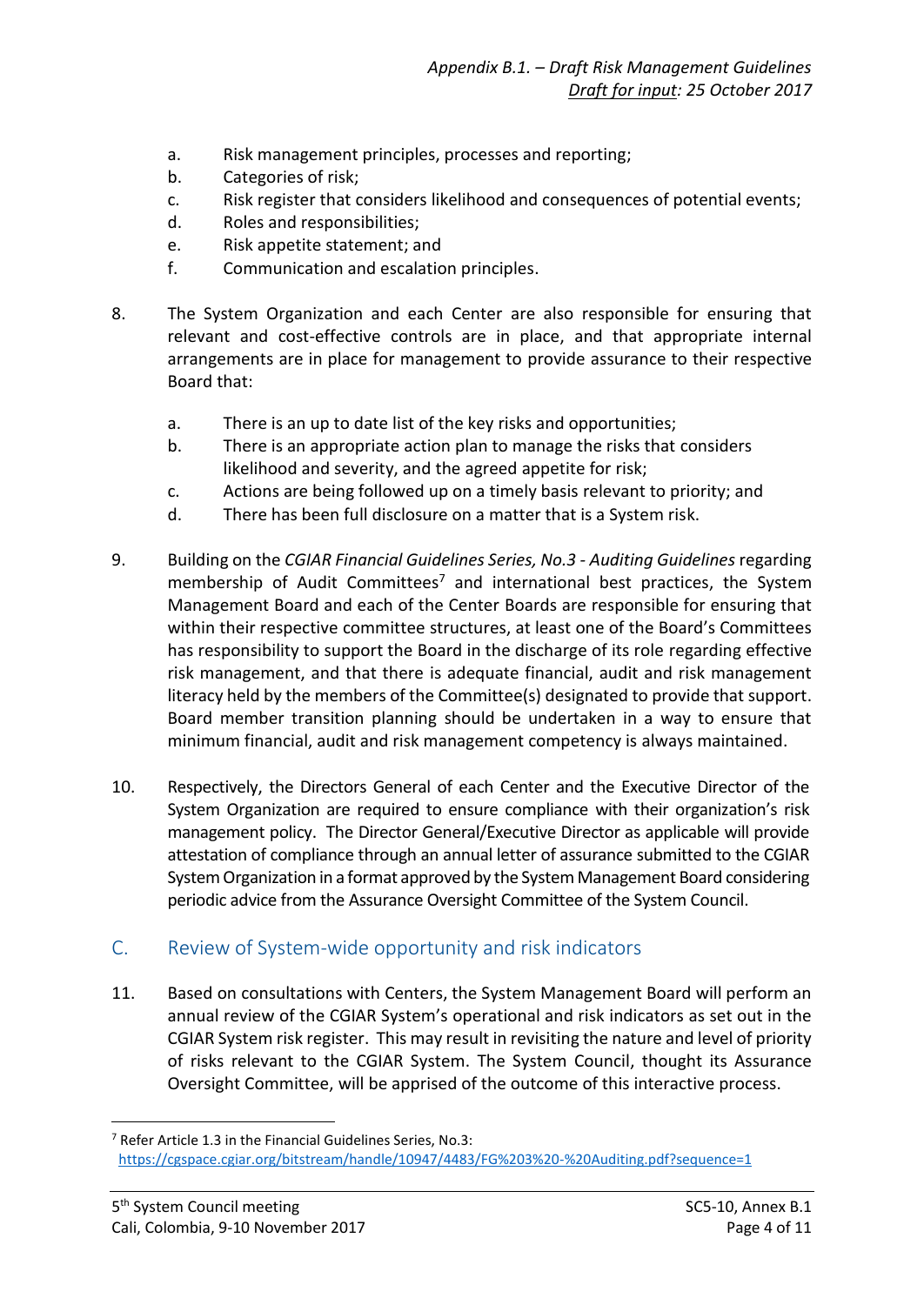- 12. Aspects of the CGIAR System's internal and external context that will be assessed on a regular basis include, but are not limited to, System-wide:
	- a. Structures (governance, roles and accountabilities), considering the CGIAR System Framework and the Charter of the CGIAR System Organization;
	- b. Risk management frameworks and policies;
	- c. Opportunity and risk perceptions, values and culture;
	- d. Information systems, information flows, and decision-making processes (both formal and informal);
	- e. The cultural, political, legal, regulatory, financial, technological, economic, natural and "competitive" environment, whether international, national, regional or local; and
	- f. Key drivers and trends that impact on CGIAR's objectives.

## D. Linkage to ongoing CGIAR System policies and guidelines

- 13. The following policies and guidelines of the CGIAR System, amongst others, include information relevant to the CGIAR System maintaining an overall adequate risk management and combined assurance framework:
	- a. [CGIAR](https://library.cgiar.org/bitstream/handle/10947/4486/CGIAR%20IA%20Principles.pdf?sequence=1) Principles on the Management of Intellectual Assets;
	- b. CGIAR [Open Access and Data Management Policy;](http://library.cgiar.org/bitstream/handle/10947/4488/Open%20Access%20Data%20Management%20Policy.pdf?sequence=1) and
	- c. CGIAR's Financial Guidelines Series (No. 1, 2, 3, 5 and 6).
- 14. The status of ongoing System-wide operational conformity with such policies and guidelines will be considered periodically by the System Management Board's Audit and Risk Committee in the discharge of the Committee's responsibility to provide the System Management Board with independent assurance of adequate internal audit capacity, system-wide governance, risk management and internal controls.<sup>8</sup>

#### E. Increasing coordination and sharing of best practices

- 15. As a means of continuous learning and sharing of best practices in the CGIAR extended enterprise environment, the Audit and Risk<sup>9</sup> Committee Chairs of CGIAR's Centers will meet annually with the System Management Board's Audit and Risk Committee to:
	- a. Review the status and ongoing relevance of the 'top risks' and the opportunity and risk indicators;
	- b. Reflect upon the risk management practices and lessons learned across the System during the prior year;

<sup>1</sup> 8 Mandate of the Audit and Risk Committee is as stated in Article 9.11(a) of the Charter of the CGIAR System Organization

<sup>&</sup>lt;sup>9</sup> Term is used to include a reference to the committee(s) charged with responsibility for audit and risk management matters, recognizing that nomenclature and committee mandates differ amongst the Centers.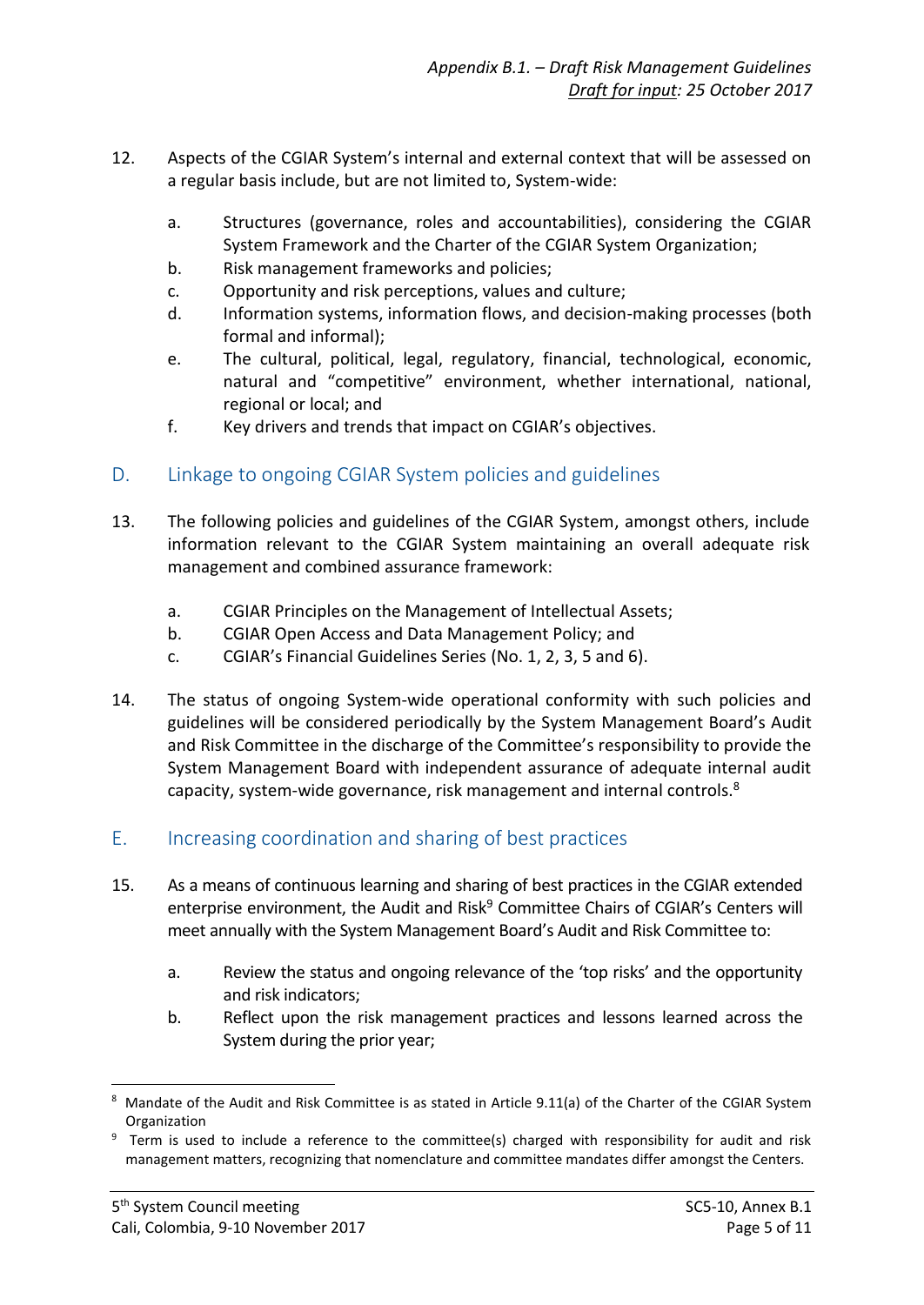- c. Consider emerging international good practices and the possible adoption of additional best practices across the Centers;
- d. Share information as relevant to the preparation of annual work plans for internal and external audit assurance providers between Centers and for the System as a whole;
- e. Identify areas of priority work for the Internal Audit Support Service<sup>10</sup>, based on inputs from the Heads of Internal Audit and Risk Management Communities of Practice; and
- f. Discuss the content of annual reporting to the System Council's Assurance Oversight Committee on the overall state of risk management practices and capacity across the System.
- 16. CGIAR's Centers and the System Organization will share the following materials, and any updates or revisions from time to time, to keep an up to date repository of key risk management documents, information and capacities, to inform annual discussions with the System Management Board's Audit and Risk Committee on the adequacy of Systemwide risk management practices, and to support the System Council and System Management Board in discharging their oversight responsibilities $11$ :
	- a. Audit and Risk Committee Terms of Reference (or other relevant committee);
	- b. Board membership and skills list and Committee assignments;
	- c. Risk management policy (or other documents depending on nomenclature);
	- d. Risk appetite statement;
	- e. Risk register updated at least annually;
	- f. Whistleblower policy and/or guidelines;
	- g. Charter for the Internal Audit provider (in-house, regional or out-sourced); and
	- h. Identity of the External Auditor, the number of successive years of engagement, and the balance of annual fees between assurance and advisory work.

#### F. Communication on opportunities and risks between risk owners

- 17. CGIAR's Centers are responsible for the effective management of all Center-own risks and each Center may define their own risk categories for internal Center-own risk management purposes.
- 18. To deliver on the principle of subsidiarity in the CGIAR System Framework, to the largest extent possible, CGIAR's Centers will be identified as the risk owners for CGIAR System-wide opportunities and risks, or at a minimum, one of the risk owners in circumstances where the opportunities and risks need to be managed to some extent by the System Management Board also, and in more limited contexts, by the System Council in addition to the System Management Board.

**.** 

<sup>&</sup>lt;sup>10</sup> Terms of Reference for the Internal Audit Support Service are to be approved by the System Management Board based on the recommendation of the Centers.

<sup>&</sup>lt;sup>11</sup> Article 11(e) of the [Charter of the CGIAR System Organization](http://library.cgiar.org/bitstream/handle/10947/4370/CGIAR%20System%20Charter%20-%20WEB.pdf?sequence=4)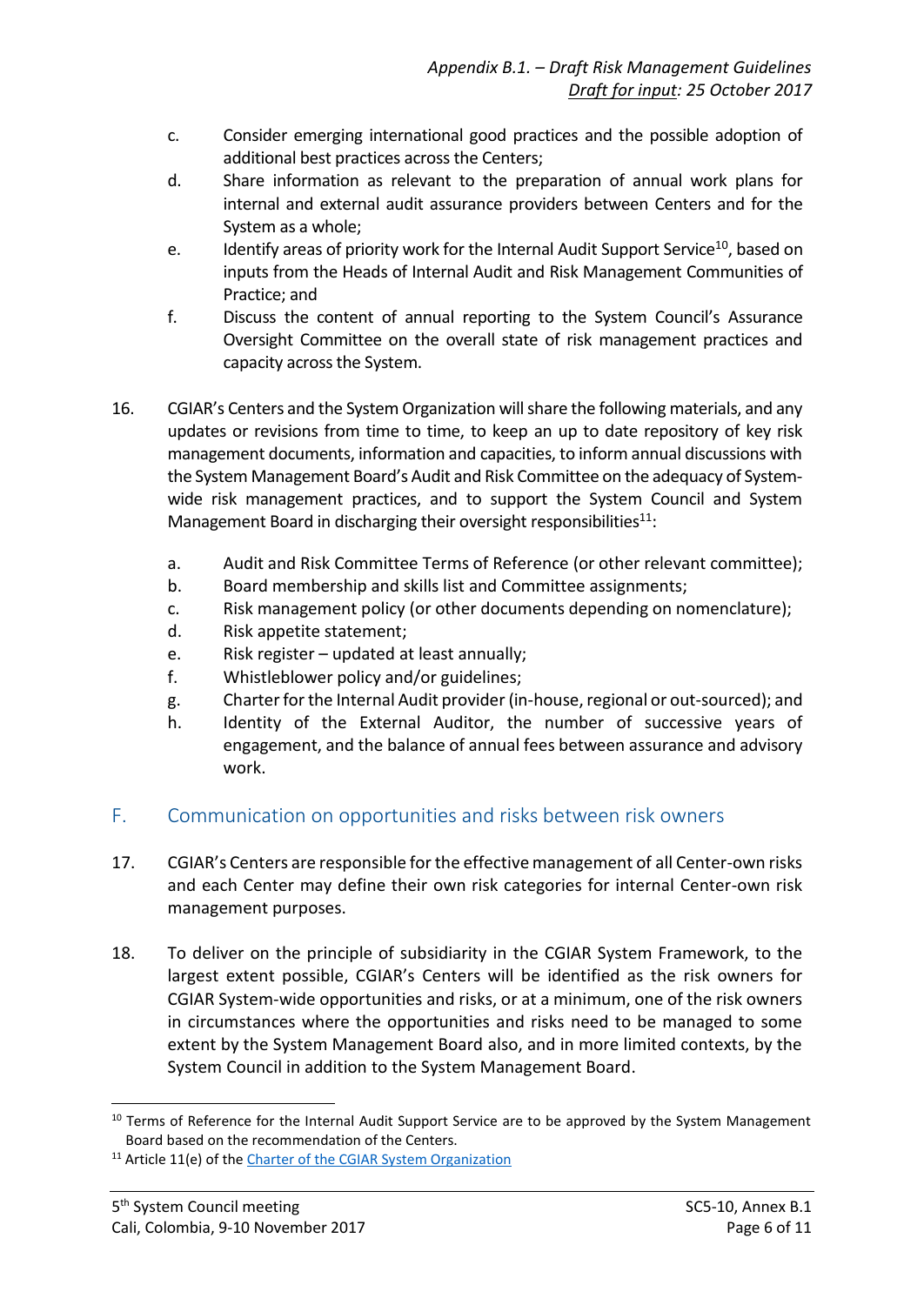- 19. Risks managed by Centers and the System Organization that are also relevant to CGIAR System-wide opportunities and risks will be mapped up on an annual basis.
- 20. When mapping to and communicating about System-wide risks, as relevant, the following three CGIAR System categories will be used, to facilitate the effective exchange of risk analysis and to provide visibility on the appropriateness of any planned risk response:
	- a. Institutional risks: Internal risks that can be controlled through compliance with established policies.
	- b. Programmatic risks: Strategic risks that are taken on in the pursuit of value and relating to program objectives and interventions.
	- c. Contextual risks: External risks that are largely beyond control (e.g. the risk of impact from geopolitical events or a natural disaster) but can still be managed by generating ideas about the type and magnitude of external events that could happen, and by developing a plan for mitigating the negative impact if such an event should occur in the future.

#### G. Periodic self-assessment of risk maturity

- 21. CGIAR Centers' Audit and Risk Committee Chairs have identified the value of an annual self-assessment of overall risk maturity in agreed areas, as a basis to review and strengthen risk maturity over time.
- 22. Facilitated by the CGIAR System Organization, in the first quarter of each calendar year, Center Board Chairs, Audit and Risk Committee Chairs, Directors General, Heads of Internal Audit, and staff responsible for risk will complete a self-assessment according to the model set out on Table 1 (following), according to the categories below.<sup>12</sup>

#### Level of maturity Descriptor

Level 5**: Excellence.** Risk discussion is embedded in strategic planning, capital allocation, and other processes and in daily decision-making. Early warning system is used to notify board and management to risks outside of established thresholds.

**<sup>.</sup>** <sup>12</sup> Supplied by Bob Semple, Chair of the Audit, Finance and Risk Committee of the CIMMYT Board of Trustees, and member of the System Management Board's Audit and Risk Committee at the date of approval of these Guidelines.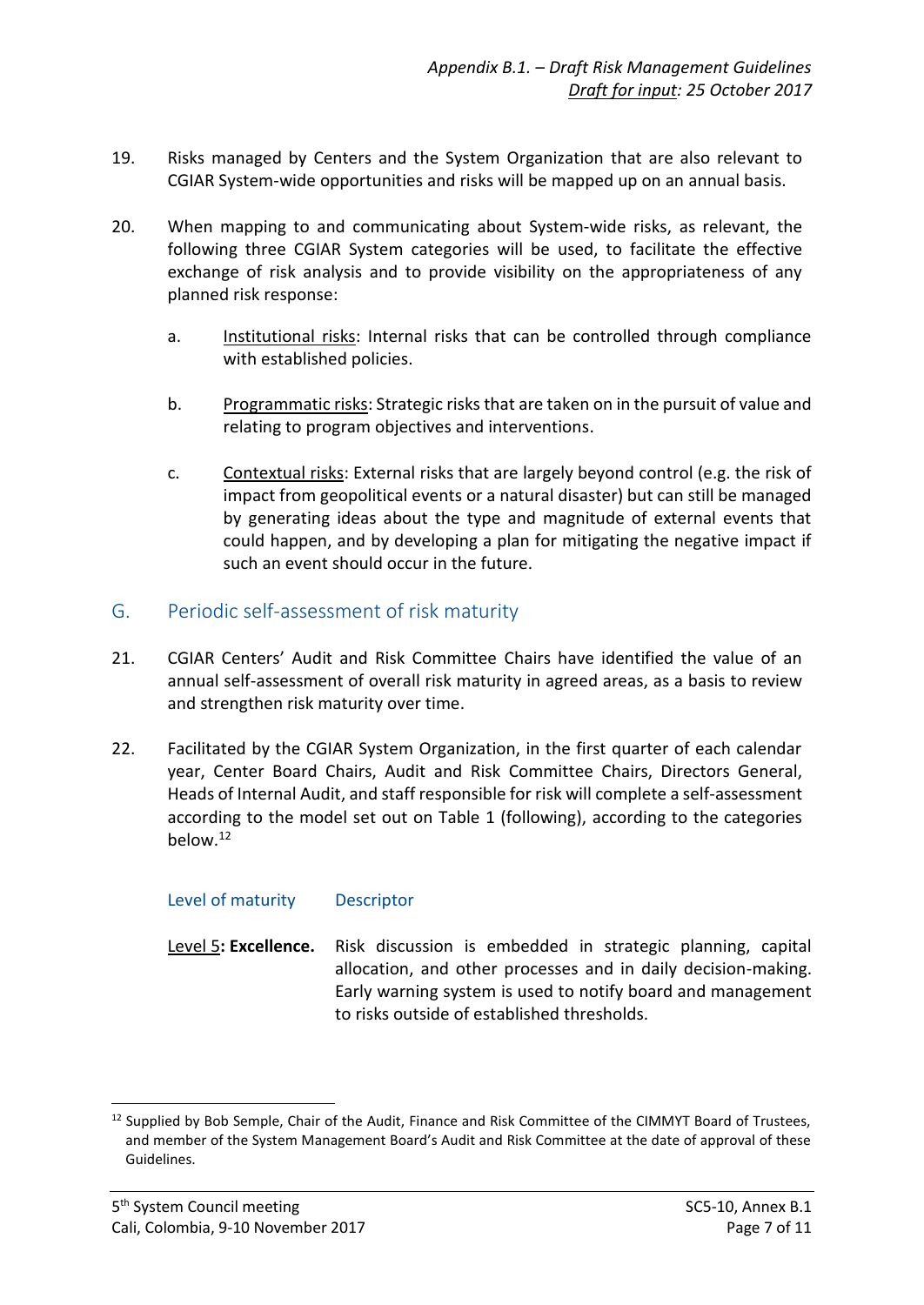- Level 4: **Managed.** Risk management activities are coordinated across areas. Common risk management tools and processes are used where appropriate, with entity-wide risk monitoring, measurement and reporting. Consequences of opportunities are measured again specific risk appetite statements. Alternative responses are analyzed using scenario planning. Process metrics are in place.
- Level 3: **Repeatable.** Common framework risk assessment/response framework is in place. Entity-wide view of risk is provided to executive leadership. Risk appetite is defined in general terms. Action plans are implemented in response to high priority risks.
- Level 2: **Initial.** Risk is defined in different ways and managed in silos with uneven levels of management commitment. Risk appetite is not defined. Rigor of the process discipline cannot be ascertained.
- Level 1: Ad hoc. Risk management process is not documented; Activities react to changing circumstances and depend on individual initiatives.
- 23. Collectively, CGIAR Centers agree to work towards an overall maturity of "Repeatable" by end-2019, with the aspiration to work towards "Managed" over the longer-term.
- 24. A consolidated and anonymized report on self-perceived risk maturity across the CGIAR Centers will be presented at each annual meeting of the General Assembly of the Centers in addition to being a standing agenda item of the annual meeting of the Audit and Risk Committee Chairs of the Centers and the Audit and Risk Committee of the System Management Board. Post-discussion with the Centers, the consolidated and anonymized report will be presented to the System Council's Assurance Oversight Committee as part of the provision of assurance materials relevant to the discharge of the System Council's responsibilities in respect of risk management. This practice aims at obtaining alignment within Centers and across the CGIAR System.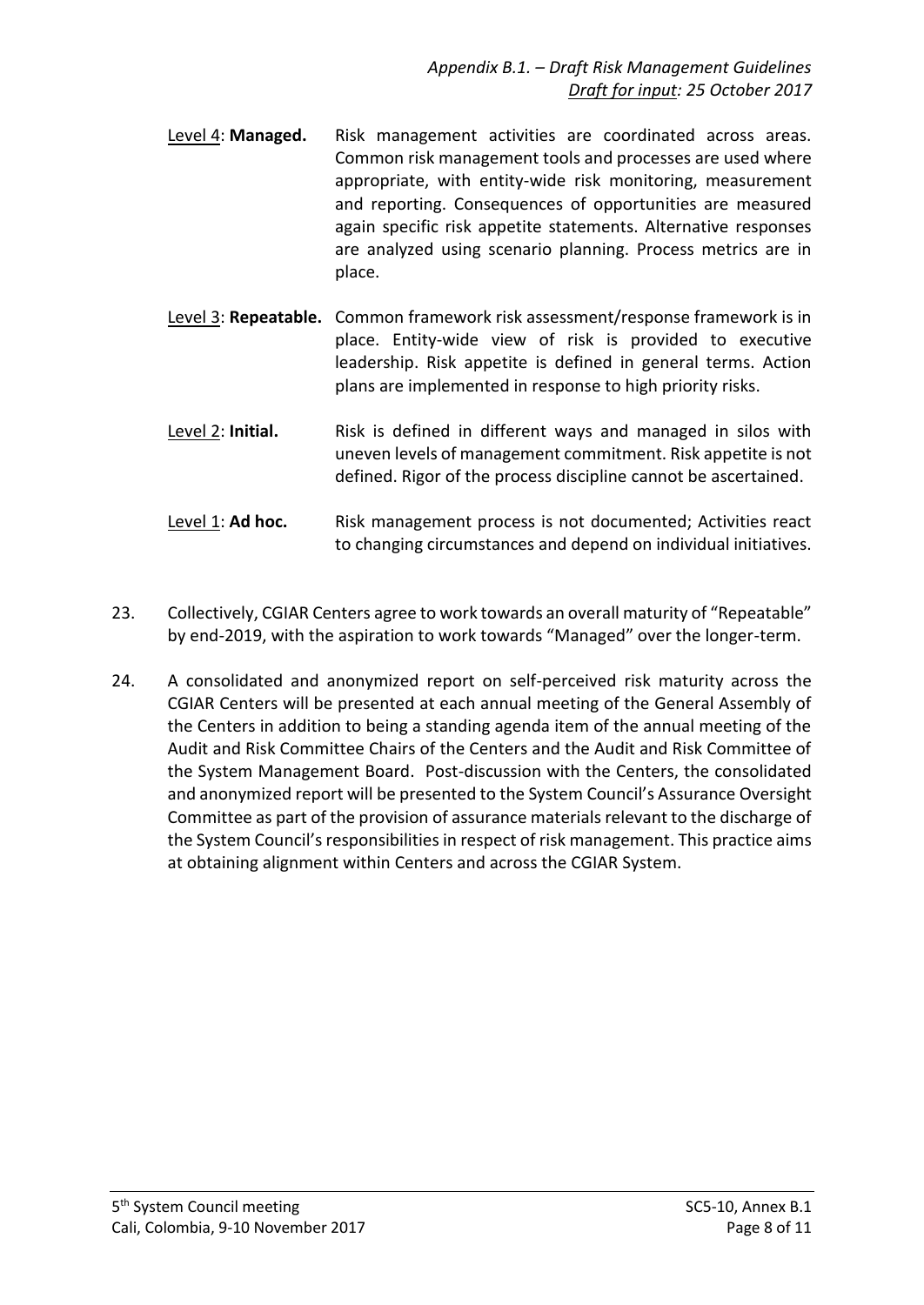|                             | <b>Operational Area</b>                                       |                                                          |                                            |                                                      |                                                     |                                               |                                                                           |                                                       |
|-----------------------------|---------------------------------------------------------------|----------------------------------------------------------|--------------------------------------------|------------------------------------------------------|-----------------------------------------------------|-----------------------------------------------|---------------------------------------------------------------------------|-------------------------------------------------------|
| Level of<br><b>Maturity</b> | <b>Framework</b>                                              | <b>Commitment</b>                                        | <b>Ownership</b>                           | <b>Processes</b>                                     | <b>Communication</b><br>& Training                  | <b>Measurement</b>                            | <b>HR Support</b>                                                         | <b>Oversight</b>                                      |
| <b>Excellence</b>           | <b>Risk</b><br>management<br>central to<br>decision<br>making | Risk<br>management<br>used for<br>strategic<br>advantage | Managers<br>pursue risk<br>unconsciously   | Board and CEO<br>drive risk agenda                   | <b>Training focuses</b><br>on best practice         | Risk-adjusted<br>performance<br>measures used | Risk<br>management<br>seamlessly<br>integrated into<br><b>HR</b>          | <b>Business driven</b><br>with key risk<br>indicators |
| <b>Managed</b>              | <b>Managers</b><br>confirm<br>compliance                      | <b>Risk</b><br>management<br>embedded                    | Center of<br>excellence<br>model           | <b>Business units</b><br>drive<br>implementation     | <b>Business units</b><br>drive tailored<br>training | Risks measured<br>consistently                | <b>Risk</b><br>management<br>ability impacts<br>hire/promote<br>decisions | Single view of<br>risk across<br>organization         |
| <b>Repeatable</b>           | Practical<br>guidance<br>provided                             | Proactive<br>approach                                    | Clearly defined<br>roles                   | Managers drive<br>implementation                     | Co-ordinated<br>training provided                   | Repeat<br>measurements<br>reported            | <b>Risk</b><br>management<br>integrated into<br>all training              | <b>Business units</b><br>monitor own<br>risks         |
| <b>Initial</b>              | Policy/ process<br>defined                                    | Rules-based<br>approach                                  | Partially<br>defined roles                 | Risk management<br>champion drives<br>implementation | Risk management<br>materials<br>circulated          | One-off<br>requirements<br>announced          | New staff<br>trained                                                      | Monitored by<br>exception                             |
| Ad hoc                      | No structured<br>approach                                     | Risk<br>management<br>seen as<br>unnecessary<br>expense  | No interest in<br>using risk<br>management | No tracking of<br>risk management                    | No formal risk<br>management<br>training            | No risk<br>assessment<br>performed            | No HR support                                                             | No standard<br>reporting                              |

#### Table 1: Risk Maturity Model Regarding Operational Areas for Risk Management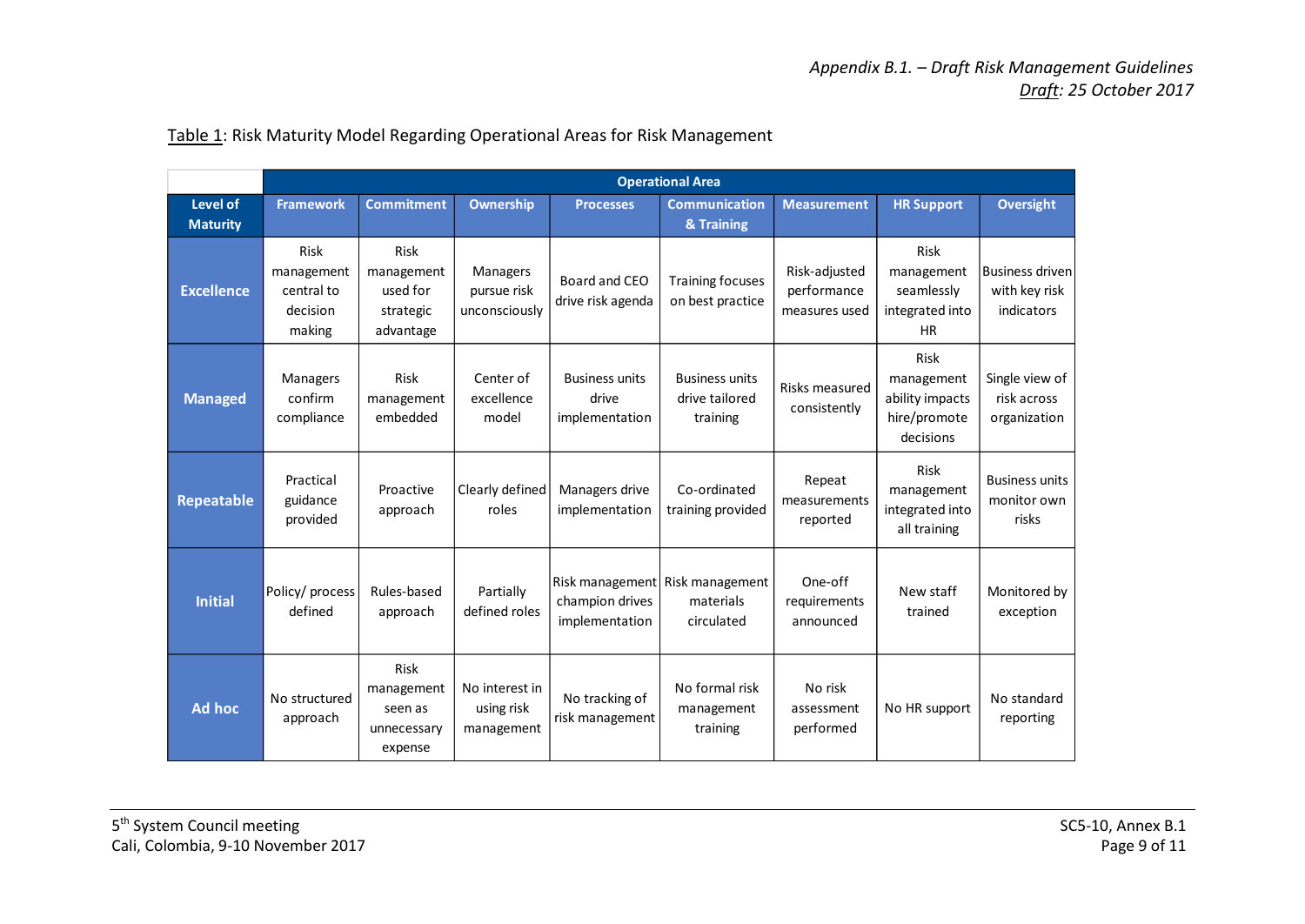# Appendix A- Risk Terminology

- **Risk:** An event or circumstance that may affect the achievement of objectives. A risk has a cause and effect.
- **Threat**: An event or circumstance that may adversely affect the achievement of objectives.
- **Opportunity:** An event or circumstance that may positively affect the achievement of objectives.
- **Risk Impact:** In risk management terms, the effect of a risk relative to the achievement of the objective.
- **Risk Likelihood:** The possibility that a risk will occur.
- **Risk Severity:** The overall importance of a risk considering both the impact of the event and the likelihood of its occurrence. Risks can be ranked according to their level of severity.
- **Risk Appetite:** The degree of risk, on a broad-based level, that the organization is willing to accept in pursuit of its mission and objectives. For different types of risk, the organization may have different appetite levels.
- **Inherent Risk:** The risk without considering the application of any mitigating measures or any controls.
- **Residual Risk:** The risk after the application of mitigating measures or controls.
- **Risk Register:** Documents the organization's main risks by describing each risk, the likelihood of its occurrence, the likely impact should it occur, relevant internal and external development, mitigation action being undertaken, etc.
- **Risk Owner.** The person or entity with the responsibility to manage a risk.
- **Risk Response:** Decisions made and actions taken to mitigate the risk, i.e. to bring the residual risk within the limits of an entity's risk appetite. The organization can make the decision to accept, reduce, avoid, or transfer/share the risk.
- **Risk Reduction:** An activity or measure that may be part of the risk response. A preventive or detective control may reduce the likelihood of the risk occurring, and a mitigating control may reduce its impact. Good controls enable assurance providers to provide reasonable assurance over the achievement of objectives.
- **Risk Tolerance:** The ability of the organization to withstand the actual occurrence of events impacting it, for instance its reputation and other assets.
- **Risk Universe:** All risks that could affect an organization.
- **Risk Profile:** An organization-wide or office-wide inventory of risk categories, from internal and external sources, assessed in terms of significance in relation to objectives and defined risk tolerance levels.
- **Risk Maturity Model:** A graphical and analytical representation of where an entity stands on the key criteria identified to define the possible levels of maturity in the risk management process.
- **Extended Enterprise:** is a structure where several organizations come together in a joint endeavor in order to achieve outcomes that none of them could have achieved on their own.